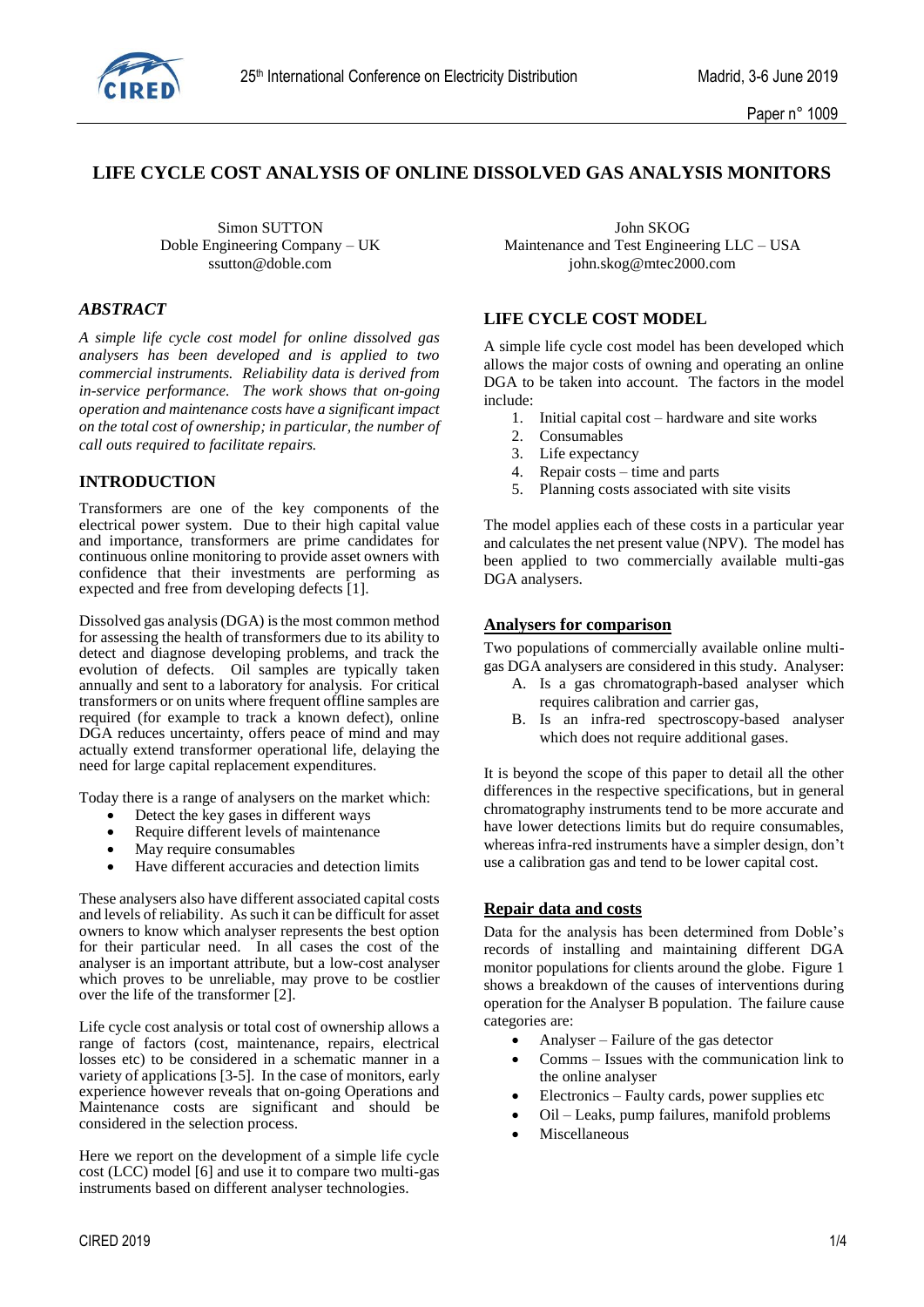



Figure 1: Relative distribution of the type of repairs required on Analyser B population.

The data are from a population multi-gas monitors operated by a large European transmission utility. The pie chart shows that the majority of the problems are associated with the oil circuit (42%) and the communications system (24%).

Given that the communications hardware/method is usually specified by the end user, and issues may be location specific (e.g. cell phone coverage), costs associated with fixing communication issues have not been included in the subsequent LCC analysis. Excluding communication repair costs from the analysis enables a fair comparison between different analyser populations.

Figure 2 also shows the repair cost breakdown once communication issues have been excluded for Analyser A and B. The pie charts have been scaled to the average annual repair expenditure on the two different populations. The average annual repair expenditure on Analyser A is less than one third that of Analyser B.

Analyser A has repair costs associated with the gases to run the chromatograph (e.g. leaks), which do not occur with the infra-red based system. It can be seen that the oil circuit accounts for over 60% of the repair costs associated with Analyser B, compared to only 15% for Analyser A. The detector in Analyser B is robust and has had a comparatively small number of issues leading to only 5% of the total repair costs. In comparison, the detector of Analyser A accounts for 41% of the average annual repair cost; this seemingly high value is in fact caused by a small number of costly repairs. Contrastingly the 61% of average annual repair cost for problems with the oil circuit of Analyser B is caused by many relatively low-cost fixes. Consequently, it is not just the cost of repairs which is important to consider but also the number of times intervention is required. Based on the available data Analyser B requires three times more repair activities than Analyser A.

Based on this analysis, the following parameters have been calculated for the two populations of analysers:

- Average repair hardware cost per analyser per year
- Average number of hours spent working on an analyser per year
- Average number of issues which require a site intervention per analyser per year

# **Model**

This section describes the key parameters which feed into the model and explains the main functionality.

Figure 3 shows how some of these costs are distributed through time. This example represents a gas chromatograph-based analyser which requires replacement of consumable calibration and carrier gases every four years, thus these are required in year 1 (when the instrument is first installed), and subsequently in years 5, 9, 13 etc. Average annual maintenance and repair costs have been calculated based in performance data (see below) and applied in every year. The cost of repairs performed under warranty have been included in these average annual maintenance and repair values, since individual analyser owners may negotiate extended warranties with suppliers; such subtleties can be modelled but require detailed knowledge of the repair history.



Figure 2: Pie charts showing repair cost breakdown (excluding communications). Pie chart area has been scaled to the average annual repair expenditure on the two different instruments.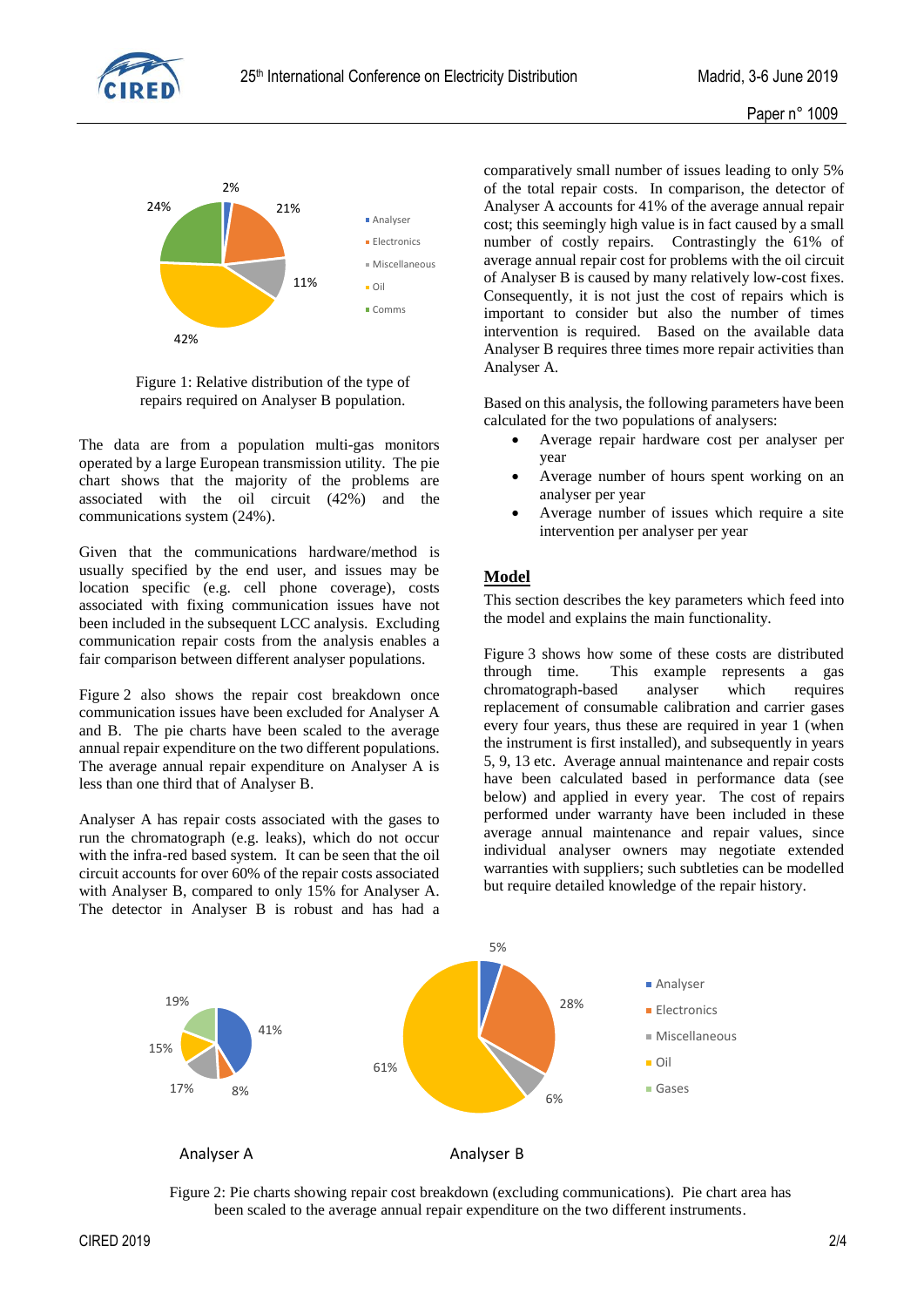



These costs accumulate throughout the life of the analyser (Figure 4). Each year annual maintenance and the calculated average annual repair cost are added. In the case of Analyser A which requires periodic gas bottle replacement, this cost is added every four years.



Figure 4: Accumulation of costs through time for Analyser A normalised to the initial installation cost, highlighting repairs and consumable costs.

Within the model the instrument is replaced at a predetermined interval based on the expected life. For Analyser A this is based on the manufacturer's life expectancy expected (15 years), and for Analyser B, this is based on field experience of the population installed at the European transmission utility and also feedback from clients in the US (10 years).

Figure 5 shows the impact of replacing Analyser A after 15 years to the accumulated NPV. Due to the difference in life expectancy of the two instruments, the total cost of ownership is calculated over an extended period of several life cycles; in all the results presented here, this has been 30 years.



Figure 5: Accumulation of costs through time for Analyser A normalised to the initial installation cost, highlighting periodic analyser replacement.

#### **RESULTS AND DISCUSSION**

Based on the repair cost data, number of repair interventions required, consumable costs (if required) and the expected lives of the two analysers, Analyser A is found to have the lower life cycle cost despite the higher initial capital cost and need for periodic consumables.

Figure 6 shows that ignoring the travel time for a specialist service engineer to attend and repair a faulty analyser, Analyser A delivers approximately a 16% saving compared to Analyser B. This is a significant potential saving. This saving increases with travel time; up to 19% when the journey time becomes four hours.

What is not considered here is the internal costs to the analyser owner of their staff time to be available at the analyser location during the repair. Some sites may be manned thereby minimising this cost, however at unmanned sites requiring staff travel there are additional costs not captured by the model. As such these results are minimum savings since they underestimate the internal costs born by the analyser owner: such figures could be incorporated in a study focused on a particular client.



Figure 6: Life cycle cost saving of the chromatography based analyser compared to the infra-red instrument as a function of engineer travel time to carry out repairs.